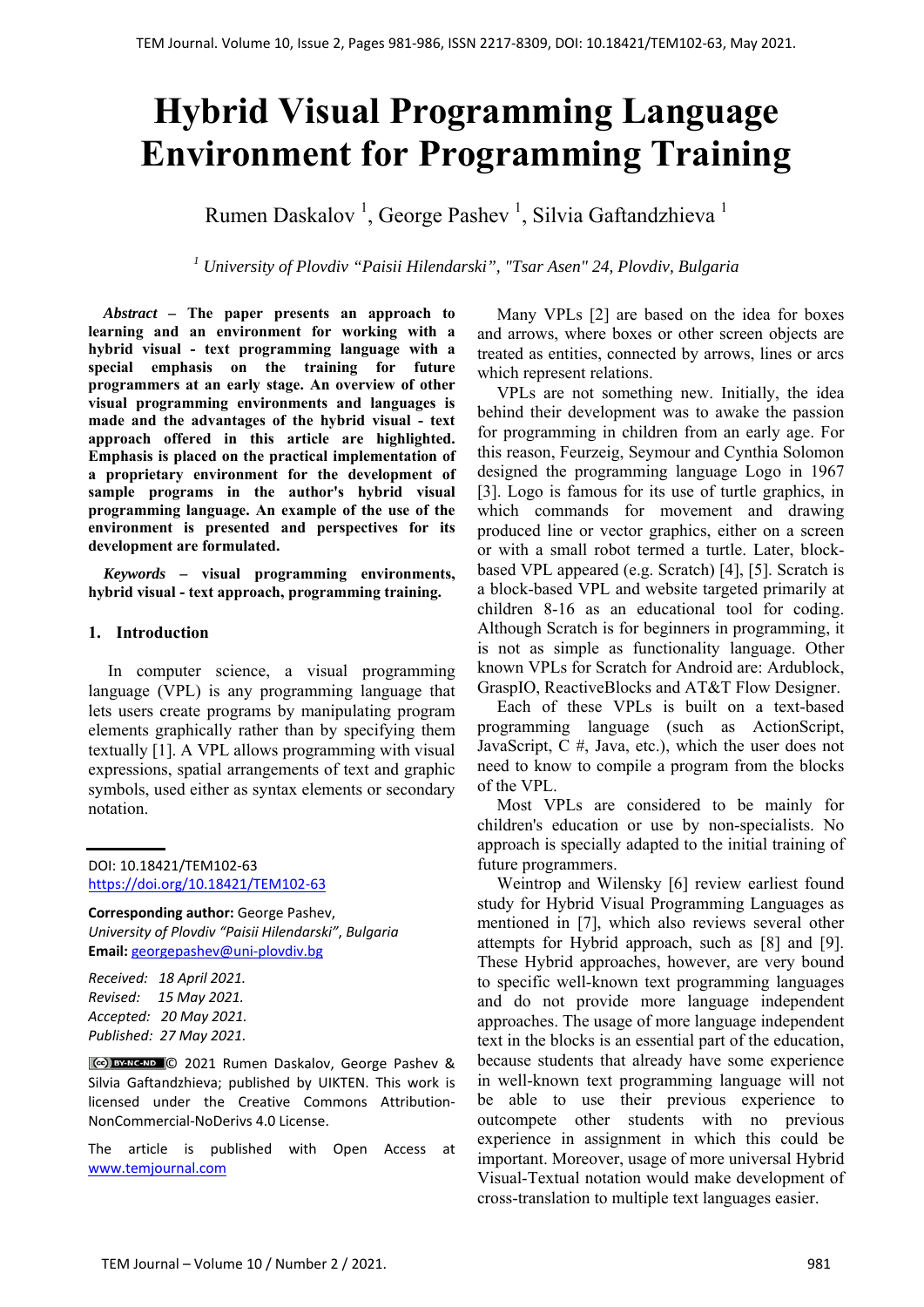A significant adaptation addressing some downsides reviewed could be made using a "semigraphical" approach, in which students still have to describe a language independent "pseudocode" in some of the visual components of the VPL, which makes it a Hybrid VPL (HVPL). The last would allow a smoother transition from a visual environment to a subsequent classic text environment. On the other hand, cross-compiling code from VPL to more than one text programming language allows students to perform comparative analysis on the linguistic constructions of different well-known text programming languages. Using the hybrid visual-text approach teaches students algorithmic thinking while describing an algorithm as code.

 This paper presents an author's environment for performing a VPL with a hybrid visual-text approach (HVTA). Based on a visual block chart editor, a cross-translator is created from the code generated by the visual editor to a language for immediate execution or compilation, (linking) and execution. The developed environment is suitable for teaching first year students in a higher education institution in Introduction to Programming Languages and can be used as an integrated environment for programming training through VPL.

# **2. Architecture of the Environment for Performing a VPL**

The architecture (see Figure 1) consists of the following main components:

- **User interface** it will contain a container with the graphical elements (shapes) needed for drawing a chart, a drawing area and a control panel;
- **Event module** it will monitor for each event (change) in the drawing area, performing the appropriate checks and the necessary validations for the event;
- **Cross-translator (Interpreter)** it will convert the chart into code in the programming language selected by the user;
- **Compiler** it will compile and execute the program (if the cross-translator is set to  $C \#$ ).



*Figure 1. Architecture* 

## The *user interface* includes a *drawing environment, graphical elements and an XML generator*.

The *drawing environment* allows us to add an element (drag and drop), add element content, edit element content, remove an element, add a connection (connector) between two elements, change a connection between two elements and remove a connection (connector).

Figure 2 presents the *graphical elements*. *Start* sets the start of the algorithm. *Data* accepts only primitive data types: *integer types* (sbyte, byte, short, ushort, int, uint, long, and ulong), *floating-point types* (float, double), *boolean type* (bool), *newline* (
 $&\#xA$ ;), character (char) and string (string). When declaring a variable, the variable type and name are set. In this element, the "?" after "=" means that the value of the variable will be inputted from the console. Each variable is declared on a new line. Valid values that Data accepts are variable type, variable name, assignment character, and variable value or console input character. *Decision* works with the conditional statements if, if-else and while (the first two are default and while must be explicitly specified). All variables that will be used for the check have to be pre-declared in the Data element. *Process* performs all operations between the declared variables in Data and prints the results in the console. *Sub-process* calls a new method (opens another chart). A connector is used to connect two elements, showing the execution sequence. The values are entered automatically by the program, and the manually entered values are deleted automatically. The valid values of Connector are "true" and "false" (if the initial element is Decision). For all other elements, the Connector does not accept a value.



*Figure 2. Graphical elements* 

When saving the block chart, an *XML file* is generated. This file contains all the information needed by the program to visualize the block chart from the file. Graphic elements are divided into two groups: connector and shape. Each graphical element in the diagram corresponds to a tag with attributes that represent its main characteristics.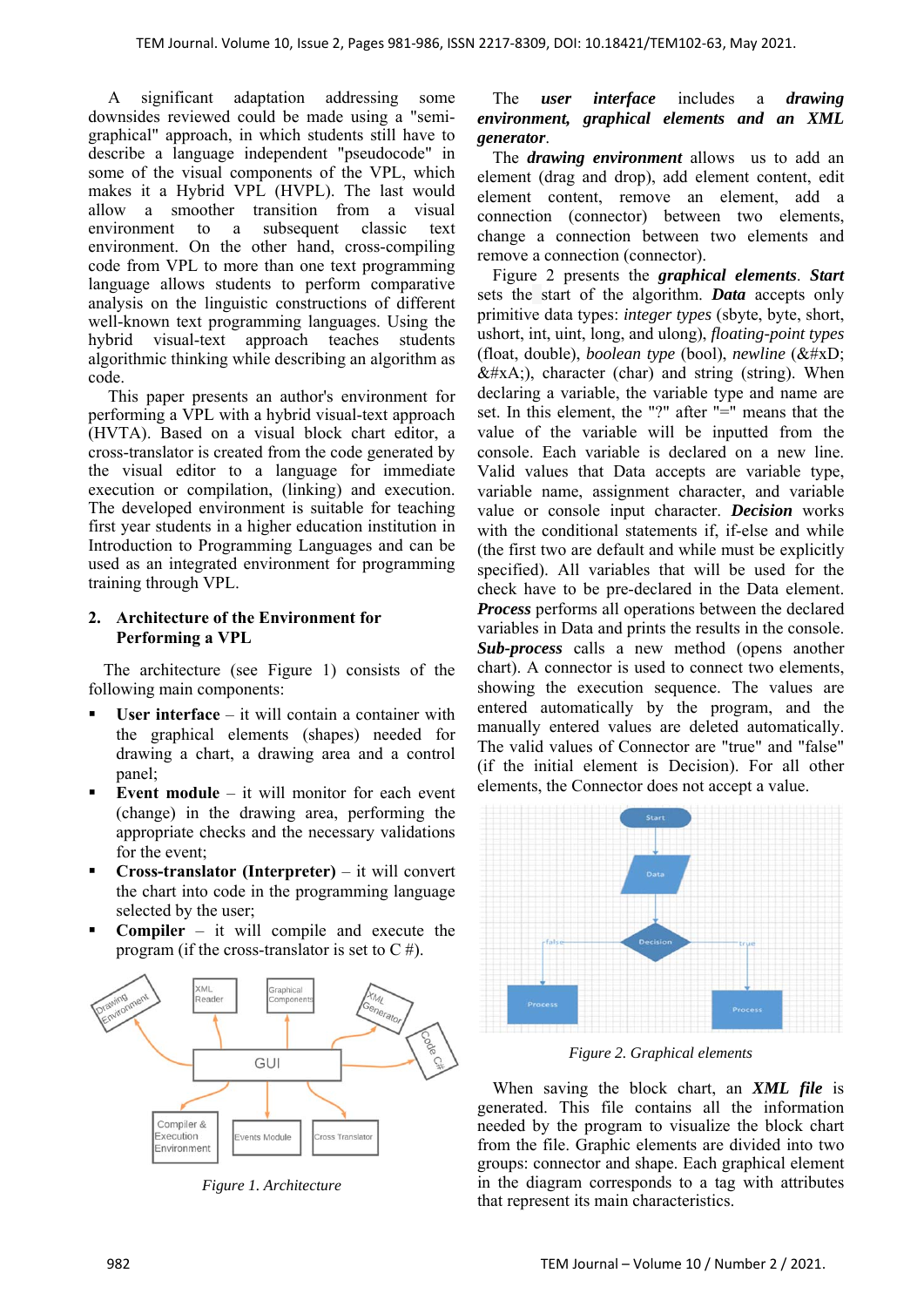The *Events module* track all events (changes) in the user interface drawing environment and consists of the following classes:

- *ConnectorContent*  monitors whether a connection needs content and fills it when needed;
- *ItemColor* changes the color of the shape or connector when the connection is incorrect or missing;
- *ItemContent* monitors the content of each shape in the chart to see if it meets the predefined criteria and if not change the text color;
- *Registrator* shows only the Start element until it is placed on the drawing area.

The *Cross-translator (Interpreter)* contains language modules in which the content of shapes is parsed in a pre-selected programming language (CSharp, Java, Python) and 3 main classes:

- *Language* sends the chart to the module which corresponds to the selected programming language;
- *Sequence* arranges the shapes according to their connection sequence;
- *Content Retriever* retrieves content from shapes.

Only when  $C \#$  is selected as programming language, the *Compiler* can be called with the "Execute code" button and execute the source code.

## **3. Development of the Environment for Performing a VPL**

An Integrated Development Environment (IDE) is a software application that consolidates the main tools which computer professionals use in the software development process. The IDE contains 3 main components: Source Code Editor, Compiler or Interpreter, and Debugger. The developer has access to all these components through a graphical user interface (GUI). Some IDEs target only a specific programming language and contain tools that match its fundamental programming style. Other IDEs (such as Microsoft Visual Studio, Eclipse, NetBeans, IntelliJ IDEA) are multilingual and allow additional modules to be installed at the user's request.



*Figure 3. Nested conditional statement* 

For the development of the visual part of the program and a graphical user interface for desktop applications, the .NET Framework library (Windows Forms) and DevExpress components are used. The visual part is a component-oriented development in which each component solves a specific task. The chart itself is the body of a method, its components are separate parts of this method, and the sequence of connecting these components is the order in which they will be traversed. This way of connection allows using an unlimited number of nested conditional statements *if*, if-*else* and *while*, as a result of which the need for *else-if* is eliminated (see Figure 3).

The *Events module* does all real-time checks, monitors any changes in the drawing area. This module prevents the generation of program code if there are unconnected elements. The attempt to generate a code if there is an element in red activates a pop-up message on the screen informing that the generation cannot take place (see Figure 4). The last makes working with the program quite intuitive and thus reduces the probability of a compilation error.



*Figure 4. Nested conditional statement* 

When creating a new chart, its elements are numbered in this sequence in which they are added to the drawing area. Their arrangement and connection can be changed an unlimited number of times. For conditional structures, there is also no restriction or requirement on how and which part to be created first, which also applies to nested conditional structures. All this leads to a mismatch between the sequence in which they are added and the connection sequence according to which the code is generated. Since this is the most important unit on which the results of the execution of the converted code depend the *Sequence* class executes this task. This collection is submitted to a distribution function. After cloning the collection, the procedure for comparing connectors begins. When opening the program while the drawing area is empty, the only figure that can be placed is Start. This allows the program to "find" the beginning and "mark" it as a reference from which to start checking each shape and its number of outbound connectors. When the finite element search procedure finds one, it and its inbound connector are removed from the temporary collection. For conditional statement, the number of outbound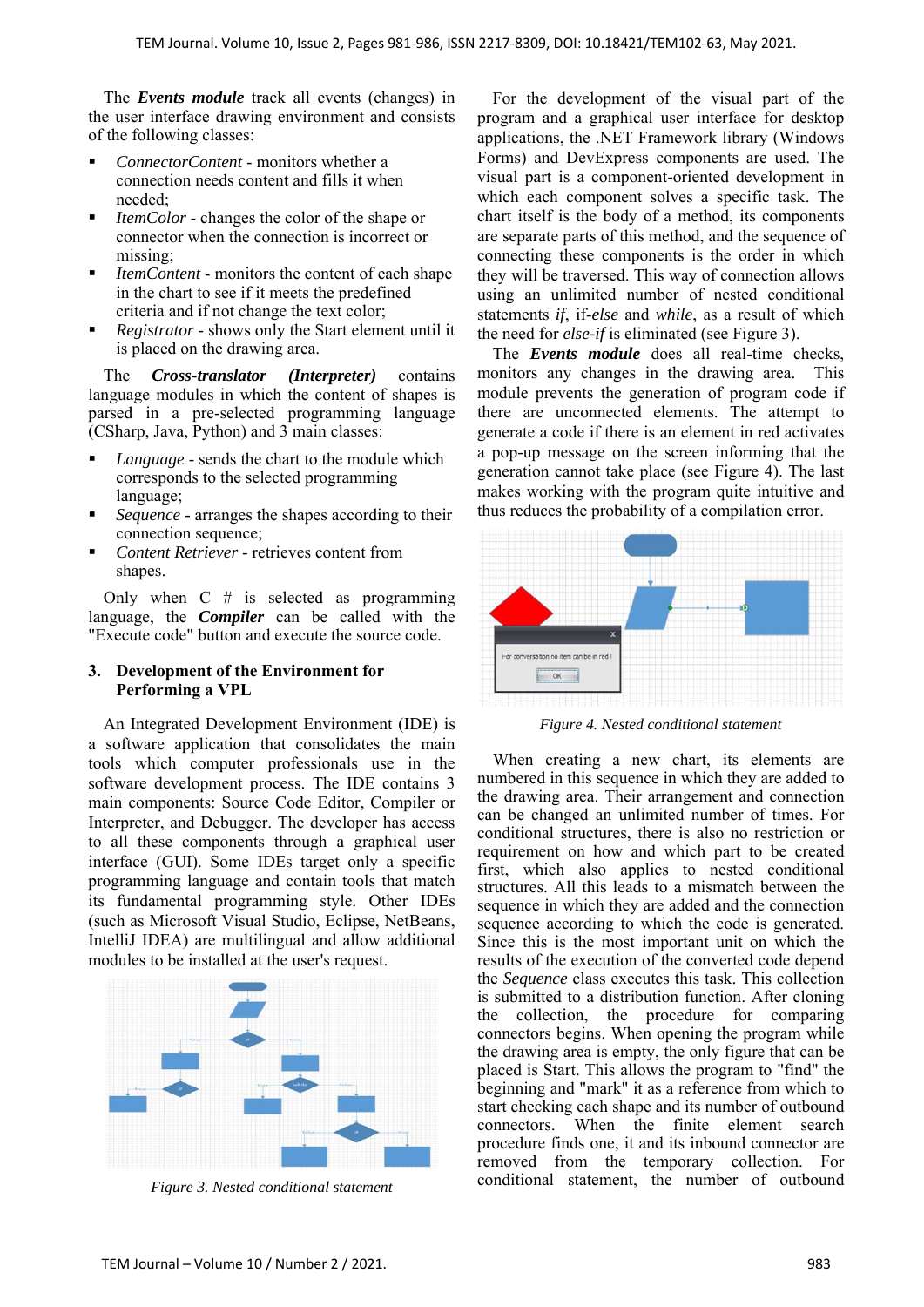connections depends on the need to take action if the check is false.

The *Interpreter* is divided into 3 independent parts - *Data*, *Decision* and *Process*. Each part consists of two or more classes and has its own vocabulary in the form of constants. This helps to avoid the use of a database.

*Data* interprets the input data. Currently *Data* processes only primitive data types and their input from the console (Syntax: *<def> <variable-name> <=> <variable value> <as variable-type>*), as well as printing text in the console (Syntax: *<print > <text>*). All declared variables and their types are stored in a dictionary used in *Decision* and *Process*. Figure 5 shows examples of declaring variables and printing text.

print Въведете стойност за а: // ще се преобразува на: Console.WriteLine("Въведете стойност за а: ");  $def$   $a = 2$  as  $int$ // we ce преобразува на: int a = int.Parse(Console.ReadLine());  $def b = test as string$ // ще се преобразува на: string = "test"

*Figure 5. Examples* 

In case the type of the conditional statement is not declared, the default type is *if*. Figure 6 shows examples of conditional statements transformation.

c bigger (a+b) and a smoller b // ще се преобразува на: if(c>(a+b) && a<b)  $if a same b or c different 9 // we be preofpaayba na: if(a=b | c != 9) if a same b and c not equal 9 // we be preofpaayba na: if(a=b | c != 9) if a same b and c not equal 9 // we be preofpaayba na: if(a=b & c != 9) while b smaller a // we be preofpaayba na: while(b$ . . . . . . . . . . .

*Figure 6. Conditional statement transformation* 

*Decision* interprets the contents of the conditional *if* and *while* constructs. This is because the variables are pre-declared in *Data*, comparison operators as well as logical operators are interpreted here. If the conditional statement type is not declared, the default type is *if*.

*Process* interprets the commands indicating what to do after the data has been entered and processed, as well as in case it is in a conditional statement. *Process* also has its own class of constants (see Figure 7).



*Figure 7. ConstantsProcess.cs* 

Here all simple operations are performed, such as addition, subtraction, multiplication, division, value

assignment and concatenation. The syntax in this case is: *<variable><=><variable1> <operation><variable2>*. Due to the fact that these are simple operations, there are no special requirements in addition to the variable to be declared in *Data* and not to be merged. Regarding the printing of a result in the console, the variable declared in *Data* must be in square brackets (Syntax: *<print> <[variable]>*). Examples of these operations are presented in Figure 8.

|                                                    |  |                                    | print [g] What is your name //will be converted to: Console.WriteLine(g + "What is your name") |
|----------------------------------------------------|--|------------------------------------|------------------------------------------------------------------------------------------------|
| $f = My$ name is:                                  |  |                                    | //will be converted to: $f = "My name is: "$                                                   |
| $9 = 33$                                           |  | //will be converted to: $d = 33$ ; |                                                                                                |
| $\mathcal{G} = \mathcal{D} + \mathcal{C}$          |  |                                    | $\N$ / / ATT pe conserred for $a = b + c$ :                                                    |
| //All variables have already been declared in Data |  |                                    |                                                                                                |

*Figure 8. Data processing* 

Unlike the other 2 modules of the interpreter, *Process* also has a class *ProcessFunctions*, which contains various complex functions, e.g. *Replace* (Syntax: *<variable><=><[vatiable1]><replace> <[word/variable2]><with><word/variable3>*). The specified function's checks whether the variables in square brackets are declared, as *variable 2* or *variable 3* can be an undeclared string.

The *Compiler* contains only one class (*Compilator*), which does not use external libraries to compile the code. The code generated by the interpreter is the body of a method. For this reason, the compiler has its procedures - for creating namespaces, adding traditional console libraries, adding the necessary opening and closing brackets typical for C#, creating an empty main method in which a for-loop add the content created by the user and converted by the interpreter. During the compiling problem, a window with errors pops up, as a result of which the compilation became impossible. In case of success, a pops up window confirms the success of the compilation process.

#### **4. Experiment**

The environment is tested several types of statements in the Theory of Algorithms – simple conditional statement, nested conditional statement, and string. This section describes an example of a simple conditional statement *if* (see Figure 9).



*Figure 9. Simple Conditional Statement – Filling*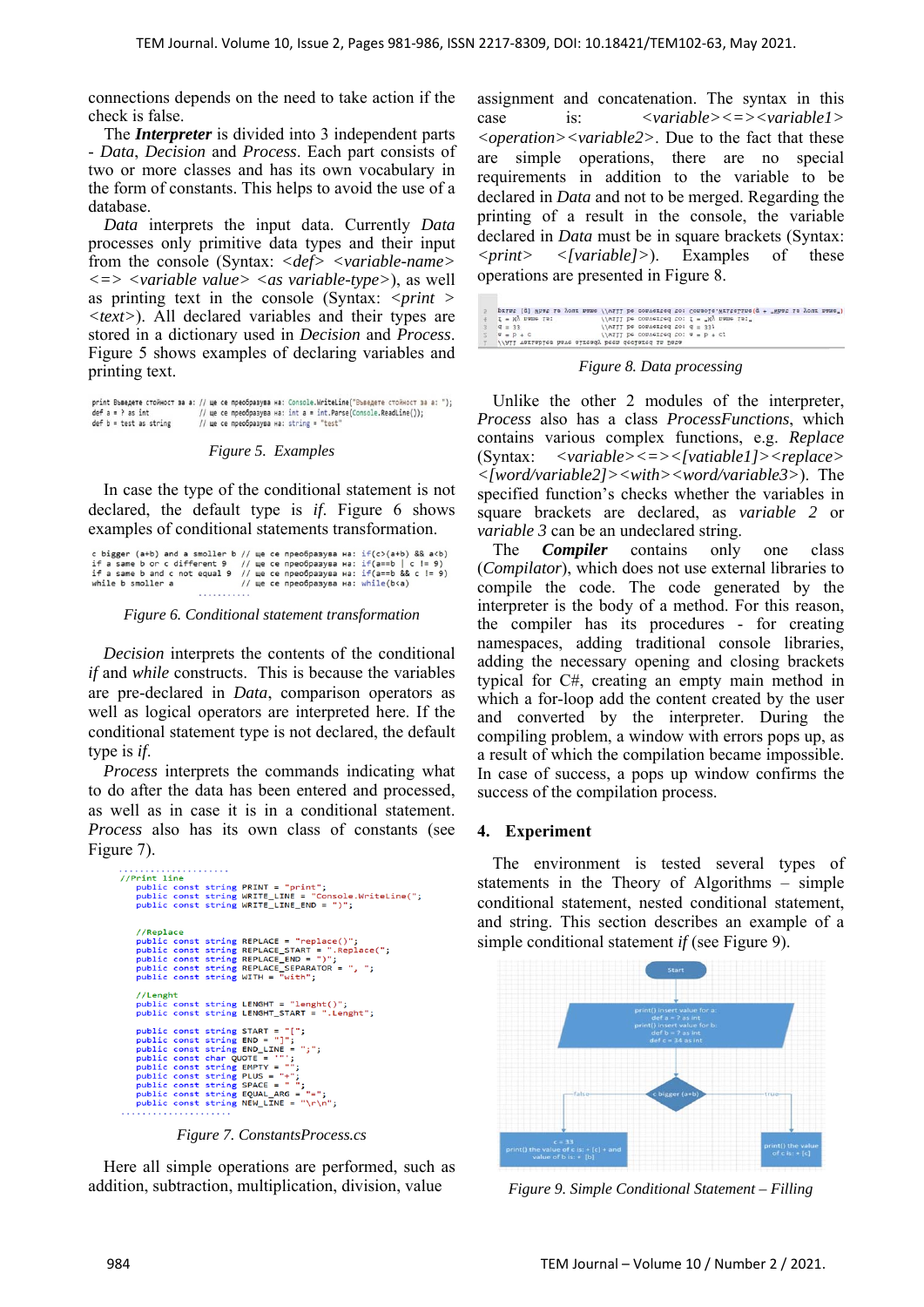When the user inputs values of variables, condition and the appropriate actions for fulfilled and unfulfilled condition, and click the Convert button, the code generation is activated. A window pops up with the generated code (see Figure 10). We can recognize the C# syntax in the window. If there are no syntax errors in the code, after clicking the *Execute code button*, the console window appears.



*Figure 10. Simple Conditional Statement – Code generation & Console Windows* 

# **5. Training Tasks**

The developed environment is suitable for teaching first year students in a higher education institution in Introduction to Programming Languages and can be used as an integrated environment for programming training through VPL.

Three groups of tasks can be formulated:

- **Group 1**. Training in algorithms synthesis and analysis by describing them in the hybrid visualtext language (VPL with pseudocode elements in some visual components) - This hybrid approach allows complex algorithms to be described more compactly and provides some opportunity for a visual representation. Once the student describes the algorithm through HVTL, he/she can immediately start the execution of the algorithm, see the result and verify it;
- **Group 2**. Transition from Diagram to Text This allows students to gain greater linguistic confidence in learning a specific text programming language. In the presence of an already synthesized and tested algorithm in HVPL, it can be cross-translated into text programming language and studied by the student in greater detail how the individual constructions (including the pseudocode) correspond to the corresponding constructions in the text programming language;
- **Group 3**. Comparison of text programming language with each other - In the presence of an already synthesized and tested the algorithm in HVPL; it can be cross-translated to more than one text programming language and their language constructions can be compared with such specific examples. The approach described in this way provides training with examples.

For **Group 1**, an example assignment for student would be to develop a program in the HVPL in the environment and run it and analyze the results. Another sample assignment would be to have a given HVPL diagram and to try to guess what would be the output of this program.

For **Group 2**, an example assignment would be to try to translate the code in HVPL to a specific text programming language and then to invoke the Cross-Translator and compare both translations.

For **Group 3**, an example assignment would be to try to translate a given already generated code from HVPL from one text programming language to another. Then the student would be asked to invoke the Cross-Translator from the original HVPL to the target text programming language and to compare and analyze both translations.

## **6. Conclusion**

Although the developed environment is a beta version, its behaviour during the tests proves that it is suitable for beginner training. Currently, there are three main shapes in which the user can input data, set conditions and actions if the conditions are met or not met. The beta version allows the generation of C# code.

The future work will focus on the development of the software application in several directions, e.g. implementing:

- capabilities for generation of Python and Java code;
- new elements in the VPL;
- support for other VPLs:
- concept of language paradigm and grouping of VPL and languages to which they are translated into paradigms;
- storing the data for VPL, the programming languages to which they are cross-translated, the way of execution (interpretation, compilation, etc.) of the source languages, and the paradigms in which they are grouped in Knowledge Base.

These improvements of the developed environment will make it a universal tool that can be used for training in other study disciplines, e.g. for Training in Computational Linguistics in order to create new VPL, programming paradigms, and etc.

#### **Acknowledgements**

*The paper is supported within the National Scientific Program "Young scientists and Post-doctoral students" in accordance with Appendix No. 11 of Council of Ministers Decision No. 577 of 17 August 2018.*